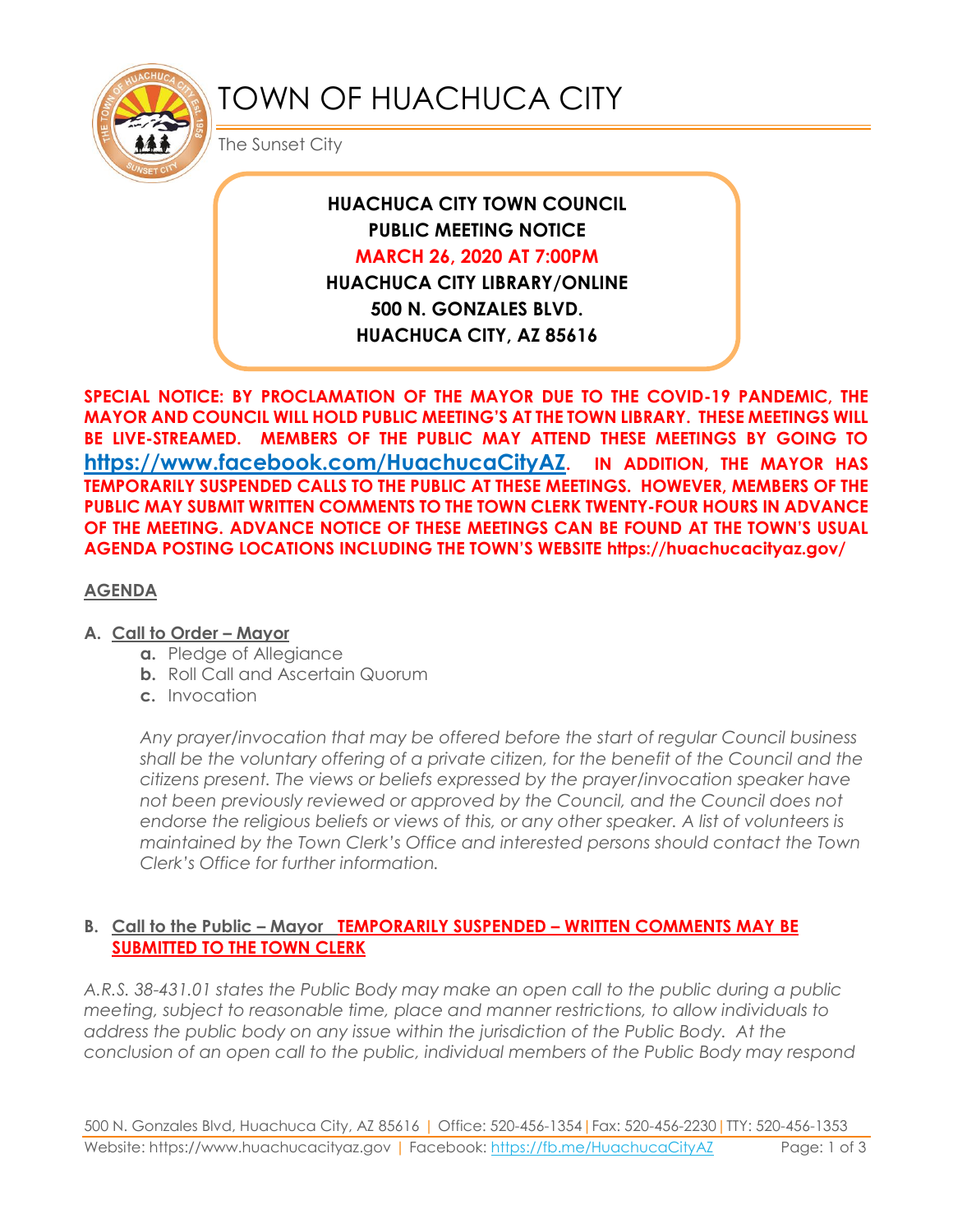*to criticism made by those who have addressed the Public Body, may ask staff to review a matter or may ask that a matter be put on a future agenda. However, members of the Public Body shall not discuss or take legal action on matters raised during an open call to the public unless the matters are properly noticed for discussion and legal action.*

### **C. Consent Agenda - Mayor**

*All items listed in the Consent Agenda are considered routine matters and will be enacted by one motion of the Council. There will be no separate discussion of these items unless a Member of the Town Council requests that an item or items be removed for discussion. Council Members may ask questions without removal of the item from the Consent Agenda. Items removed from the Consent Agenda are considered in their normal sequence as listed on the agenda, unless called out of sequence.*

- **C.1.** Consider approval of the minutes of the Council meeting held on March 12, 2020.
- **C.2.** Consider approval of the minutes of the Council work session held on March 12, 2020.
- **C.3.** Consider approval of the executive session minutes of the Council work session held on March 12, 2020.
- **C.4.** Consider approval to renew Empire Service contract on the Water System Emergency Generator for two years with the cost being \$5,594.00.
- **C.5.** Consider approval of the Payment Approval Report in the amount of \$ 67,611.37

## **D. Unfinished Business before the Council – Mayor**

*Public comment* **TEMPORARILY SUSPENDED – WRITTEN COMMENTS MAY BE SUBMITTED TO THE TOWN CLERK** *will be taken at the beginning of each agenda item, after the subject has been announced by the Mayor and explained by staff. Any citizen, who wishes, may speak one time for five minutes on each agenda item before or after Council discussion. Questions from Council Members, however, may be directed to staff or a member of the public through the Mayor at any time.*

## **E. New Business Before Council - Mayor**

*Public comment* **TEMPORARILY SUSPENDED – WRITTEN COMMENTS MAY BE SUBMITTED TO THE TOWN CLERK** *will be taken at the beginning of each agenda item, after the subject has been announced by the Mayor and explained by staff. Any citizen, who wishes, may speak one time for five minutes on each agenda item before or after Council discussion. Questions from Council Members, however, may be directed to staff or a member of the public through the Mayor at any time.* 

**E.1 Discussion and or/Action [Spencer Forsberg]:** March 2020 Town Finance Report

**E.2 Discussion and or/Action [Manager Duthie]:** Council approval of funding proposal between the Town and SEACOM (Southeastern Arizona Communications) concerning vehicle and portable radios for the Police Department.